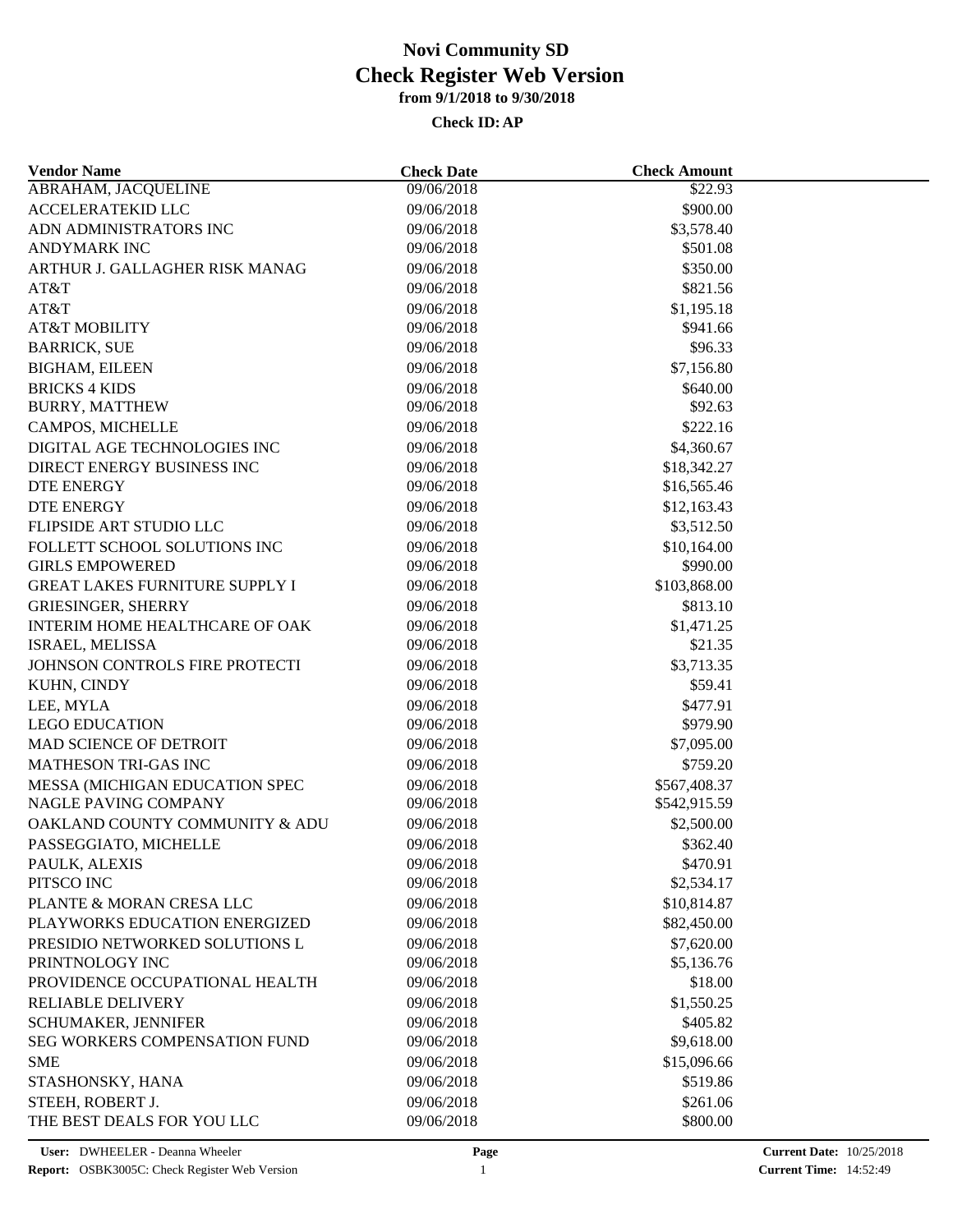| <b>Vendor Name</b>                 | <b>Check Date</b> | <b>Check Amount</b> |  |
|------------------------------------|-------------------|---------------------|--|
| THRUN LAW FIRM P.C.                | 09/06/2018        | \$242.00            |  |
| TOTAL PERFORMANCE TRAINING CEN     | 09/06/2018        | \$1,018.00          |  |
| <b>VS AMERICA INC</b>              | 09/06/2018        | \$595,857.20        |  |
| WELLS, CARMEN                      | 09/06/2018        | \$500.00            |  |
| WHEAT, MEAGHAN                     | 09/06/2018        | \$1,212.55          |  |
| <b>CHAPTER 13 TRUSTEE</b>          | 09/10/2018        | \$50.00             |  |
| <b>MEFSA</b>                       | 09/10/2018        | \$127.35            |  |
| <b>MISDU</b>                       | 09/10/2018        | \$1,827.53          |  |
| PENNSYLVANIA HIGHER ED ASSISTA     | 09/10/2018        | \$16.18             |  |
| PIONEER CREDIT RECOVERY INC.       | 09/10/2018        | \$0.72              |  |
| UNITED STATES TREASURY             | 09/10/2018        | \$62.00             |  |
| A PARTS WAREHOUSE                  | 09/13/2018        | \$655.95            |  |
| ADAMS OUTDOOR ADVERTISING LLP      | 09/13/2018        | \$2,250.00          |  |
| <b>ANDYMARK INC</b>                | 09/13/2018        | \$1,002.16          |  |
| <b>AT&amp;T MOBILITY</b>           | 09/13/2018        | \$1,009.33          |  |
| <b>BARRICK, SUE</b>                | 09/13/2018        | \$173.96            |  |
| <b>BOEHM, JENNIFER</b>             | 09/13/2018        | \$192.25            |  |
| <b>BURNSIDE, HEATHER</b>           | 09/13/2018        | \$79.37             |  |
| <b>BURRY, ASHLEIGH</b>             | 09/13/2018        | \$151.27            |  |
| CANON, JODY                        | 09/13/2018        | \$150.00            |  |
| <b>CINTAS CORPORATION #31</b>      | 09/13/2018        | \$459.57            |  |
| <b>CLARK, KIMBERLY</b>             | 09/13/2018        | \$62.56             |  |
|                                    | 09/13/2018        | \$122.57            |  |
| DAMON, ERIN                        | 09/13/2018        | \$26.18             |  |
| DEINEK, KIMBERLY                   |                   | \$96.00             |  |
| DELTA COM INC                      | 09/13/2018        |                     |  |
| DIATIKAR, CHRISTINE                | 09/13/2018        | \$151.85            |  |
| DIRECT ENERGY BUSINESS INC         | 09/13/2018        | \$50,708.20         |  |
| <b>DTE ENERGY</b>                  | 09/13/2018        | \$43.09             |  |
| EDF ENERGY SERVICES LLC            | 09/13/2018        | \$1,375.78          |  |
| ELLIS, JENNIFER                    | 09/13/2018        | \$85.39             |  |
| ELLSWORTH CAROTHERS, KARI          | 09/13/2018        | \$66.64             |  |
| ENVIRO-CLEAN SERVICES INC          | 09/13/2018        | \$297,659.12        |  |
| ERICKSON, LISA                     | 09/13/2018        | \$95.81             |  |
| <b>EVANS, DENISE</b>               | 09/13/2018        | \$248.38            |  |
| <b>EVER KOLD REFRIGERATION</b>     | 09/13/2018        | \$2,210.00          |  |
| FAORO, GRACE                       | 09/13/2018        | \$81.17             |  |
| FENCHEL, LISA                      | 09/13/2018        | \$56.20             |  |
| FIRE SYSTEMS OF MICHIGAN INC       | 09/13/2018        | \$7,162.00          |  |
| FOR INSPIRATION AND RECOGNITIO     | 09/13/2018        | \$1,300.75          |  |
| <b>GLASS CITY FOOD SERVICE INC</b> | 09/13/2018        | \$440.30            |  |
| <b>GRANT, JANET OR TODD</b>        | 09/13/2018        | \$122.08            |  |
| HAROLD'S FRAME SHOP INC            | 09/13/2018        | \$458.00            |  |
| HO, MICHAEL                        | 09/13/2018        | \$72.00             |  |
| <b>HOLLAND BUS COMPANY</b>         | 09/13/2018        | \$346.26            |  |
| JACKSON TRUCK SERVICE INC          | 09/13/2018        | \$1,318.99          |  |
| JONES, JAMES E.                    | 09/13/2018        | \$1,195.00          |  |
| KARINEN, ASHLEY                    | 09/13/2018        | \$32.00             |  |
| KOJIMA, TATSUAKI                   | 09/13/2018        | \$31.75             |  |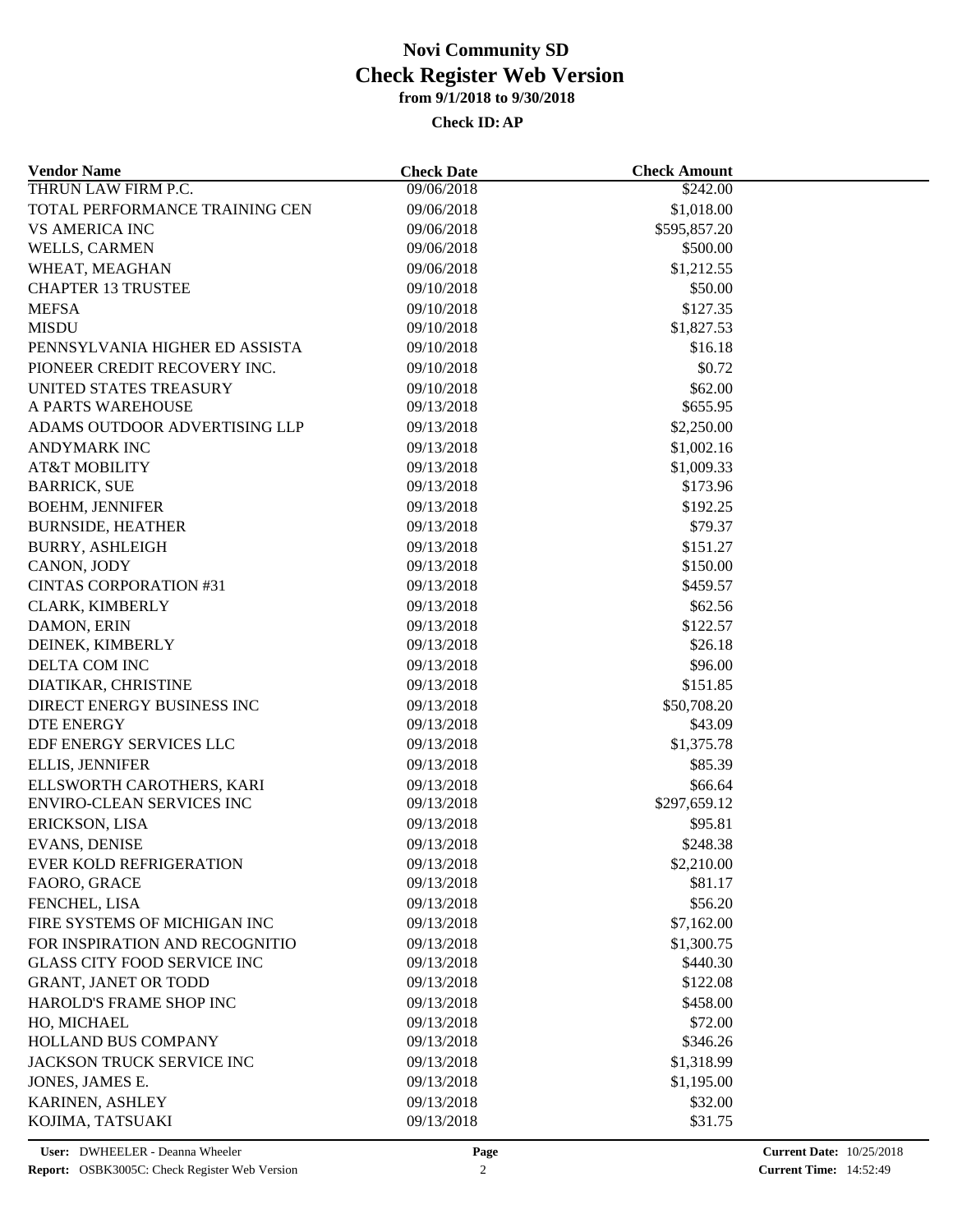| <b>Vendor Name</b>             | <b>Check Date</b>        | <b>Check Amount</b> |  |
|--------------------------------|--------------------------|---------------------|--|
| KOZLOWSKI, KIMBERLY            | 09/13/2018               | \$240.76            |  |
| KUHN, CINDY                    | 09/13/2018               | \$47.85             |  |
| KULMAN, CHARLOTTE              | 09/13/2018               | \$105.92            |  |
| <b>LAB-AIDS INC</b>            | 09/13/2018               | \$3,939.49          |  |
| <b>LEGO EDUCATION</b>          | 09/13/2018               | \$2,329.65          |  |
| LENGERICH, AINSLEY             | 09/13/2018               | \$364.20            |  |
| LIFE INSURANCE COMPANY OF NORT | 09/13/2018               | \$60,341.86         |  |
| MACARTHUR, ELLA                | 09/13/2018               | \$32.00             |  |
| MADAY, BLAKE                   | 09/13/2018               | \$438.33            |  |
| MADAY, JULIE                   | 09/13/2018               | \$475.00            |  |
| MARDIGIAN, LAURA               | 09/13/2018               | \$250.00            |  |
| <b>MAX PRINTING AND COPY</b>   | 09/13/2018               | \$200.00            |  |
| MCDONALD, STEVEN               | 09/13/2018               | \$187.02            |  |
| MICHIGAN ELECTRO FREEZE INC    | 09/13/2018               | \$319.62            |  |
| MICHOS, JENIFER                | 09/13/2018               | \$104.05            |  |
| MIDWEST GOLF & TURF COMPANY    | 09/13/2018               | \$528.00            |  |
| MULHALL, CAROL                 | 09/13/2018               | \$119.00            |  |
| NICHOLS PAPER & SUPPLY COMPANY | 09/13/2018               | \$1,270.60          |  |
| <b>OAKLAND SCHOOLS</b>         | 09/13/2018               | \$100.00            |  |
| PENNYCUFF, LAURA               | 09/13/2018               | \$244.94            |  |
| PITSCO INC                     | 09/13/2018               | \$275.00            |  |
| PLANT, RENEE                   | 09/13/2018               | \$97.34             |  |
| PRESIDIO NETWORKED SOLUTIONS L | 09/13/2018               | \$13,120.00         |  |
| PRINTNOLOGY INC                | 09/13/2018               | \$1,147.72          |  |
| PTD TECHNOLOGY                 | 09/13/2018               | \$130.00            |  |
| RAIS, MICHELLE                 | 09/13/2018               | \$427.01            |  |
|                                |                          | \$56.00             |  |
| RILEY, SARAH<br>RILEY, SARAH   | 09/13/2018<br>09/13/2018 | \$30.50             |  |
| RODGERS, ANNA                  | 09/13/2018               | \$160.00            |  |
|                                |                          |                     |  |
| <b>SBSI SOFTWARE INC</b>       | 09/13/2018               | \$542.60            |  |
| SECREST WARDLE LYNCH HAMPTON T | 09/13/2018               | \$72.68             |  |
| SMITH-COWANS, TESSANI          | 09/13/2018               | \$75.00             |  |
| SMYTHE, TERRI                  | 09/13/2018               | \$147.50            |  |
| SPRAGUE, SHEILA                | 09/13/2018               | \$72.00             |  |
| SUTTON, MICHAEL T.             | 09/13/2018               | \$800.00            |  |
| TEAMZ OUTLET COPZ OUTLET       | 09/13/2018               | \$720.00            |  |
| THE UNIVERSITY OF OKLAHOMA     | 09/13/2018               | \$75.00             |  |
| TYRPAK, CHRISTOPHER            | 09/13/2018               | \$85.47             |  |
| US FOODS INC                   | 09/13/2018               | \$350.25            |  |
| VICTORY CHEERLEADING COMPANY L | 09/13/2018               | \$1,440.00          |  |
| VOGELGESANG, LORI              | 09/13/2018               | \$60.00             |  |
| <b>VSC INC</b>                 | 09/13/2018               | \$5,490.00          |  |
| WAANANEN, NIKKI                | 09/13/2018               | \$76.30             |  |
| WATERFORD MOTT H.S.            | 09/13/2018               | \$200.00            |  |
| AT&T                           | 09/21/2018               | \$642.04            |  |
| <b>BRICKS 4 KIDS</b>           | 09/21/2018               | \$24.00             |  |
| <b>BROOKES BUNCH</b>           | 09/21/2018               | \$110.50            |  |
| <b>BROOKHOUSE, LINDSAY</b>     | 09/21/2018               | \$45.52             |  |
|                                |                          |                     |  |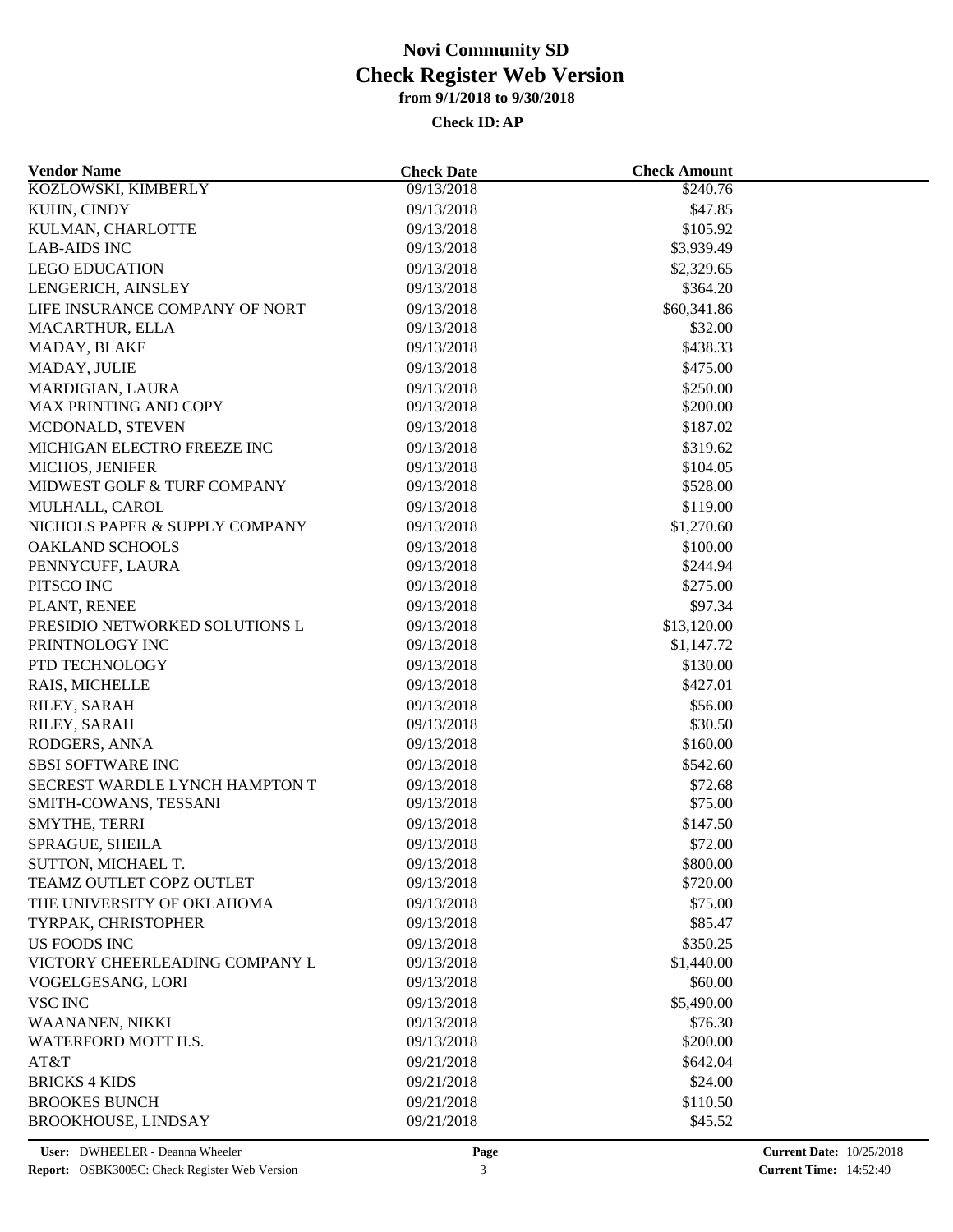| <b>Vendor Name</b>                    | <b>Check Date</b> | <b>Check Amount</b> |  |
|---------------------------------------|-------------------|---------------------|--|
| CINGEL, MICHELE                       | 09/21/2018        | \$183.99            |  |
| CITY OF NOVI WATER & SEWER DEP        | 09/21/2018        | \$5,588.30          |  |
| <b>CONSUMERS ENERGY</b>               | 09/21/2018        | \$3,860.58          |  |
| <b>CRISIS PREVENTION INSTITUTE IN</b> | 09/21/2018        | \$150.00            |  |
| <b>CUMMINS BRIDGEWAY LLC</b>          | 09/21/2018        | \$283.06            |  |
| DEAF COMMUNITY ADVOCACY NETWOR        | 09/21/2018        | \$223.50            |  |
| DIGITAL AGE TECHNOLOGIES INC          | 09/21/2018        | \$1,870.00          |  |
| DUTHIE, KAREN                         | 09/21/2018        | \$166.74            |  |
| EDUCATIONAL THEATRE ASSOCIATIO        | 09/21/2018        | \$95.00             |  |
| ELHAGE, AMAL                          | 09/21/2018        | \$190.97            |  |
| ELLIS, KATHERINE                      | 09/21/2018        | \$206.46            |  |
| <b>EVER KOLD REFRIGERATION</b>        | 09/21/2018        | \$853.00            |  |
| FICANO, SABRINA                       | 09/21/2018        | \$50.48             |  |
| GARCIA, AMY                           | 09/21/2018        | \$70.18             |  |
| <b>GOODWILL INDUSTRIES OF GREATER</b> | 09/21/2018        | \$4,659.79          |  |
| <b>GRIESINGER, SHERRY</b>             | 09/21/2018        | \$108.35            |  |
| GRIFFIN, CASSANDRA                    | 09/21/2018        | \$30.00             |  |
| HADZIALIJAGIC, MELIHA                 | 09/21/2018        | \$163.32            |  |
| HO, JAY                               | 09/21/2018        | \$72.00             |  |
| HOLLAND BUS COMPANY                   | 09/21/2018        | \$1,292.61          |  |
| HUBENSCHMIDT, KRISTY                  | 09/21/2018        | \$16.48             |  |
| <b>JOHN'S SANITATION INC</b>          | 09/21/2018        | \$705.00            |  |
| JOHNSTON, REBECCA                     | 09/21/2018        | \$54.50             |  |
| <b>JONES, LAURIE</b>                  | 09/21/2018        | \$320.29            |  |
| KENNETT, RACHEL                       | 09/21/2018        | \$235.00            |  |
|                                       |                   | \$79.97             |  |
| KERBRAT, JENNIFER                     | 09/21/2018        |                     |  |
| <b>MARSHALL MUSIC</b>                 | 09/21/2018        | \$500.00            |  |
| MCDONALD, STEVEN                      | 09/21/2018        | \$18.50             |  |
| METRO STAR BRICK PAVERS AND LA        | 09/21/2018        | \$3,075.99          |  |
| MICHIGAN MATHEMATICS LEAGUE           | 09/21/2018        | \$90.00             |  |
| MICHIGAN PETROLEUM TECHNOLOGIE        | 09/21/2018        | \$1,169.34          |  |
| MICHIGAN STATE UNIVERSITY             | 09/21/2018        | \$130.00            |  |
| <b>MRS. MCMORRIS</b>                  | 09/21/2018        | \$109.00            |  |
| MULHALL, CAROL                        | 09/21/2018        | \$102.90            |  |
| MUSA, CARLY                           | 09/21/2018        | \$306.29            |  |
| OAKLAND COUNSELING ASSOCIATION        | 09/21/2018        | \$50.00             |  |
| <b>OAKLAND SCHOOLS</b>                | 09/21/2018        | \$227,628.51        |  |
| <b>OAKLAND SCHOOLS</b>                | 09/21/2018        | \$4,649.36          |  |
| <b>PEARSON</b>                        | 09/21/2018        | \$25.50             |  |
| PITNEY BOWES PURCHASE POWER           | 09/21/2018        | \$3,000.00          |  |
| PLANTERRA CORPORATION                 | 09/21/2018        | \$286.44            |  |
| POHLONSKI, EMILY                      | 09/21/2018        | \$84.19             |  |
| PROVIDENCE OCCUPATIONAL HEALTH        | 09/21/2018        | \$313.00            |  |
| RAIS, MICHELLE                        | 09/21/2018        | \$47.40             |  |
| ROH, INKYUNG                          | 09/21/2018        | \$26.66             |  |
| RUGG, ILONA                           | 09/21/2018        | \$63.59             |  |
| SANDRA BIONDO & ASSOCIATES LLC        | 09/21/2018        | \$4,500.00          |  |
| SCHYPINSKI, RACHEL                    | 09/21/2018        | \$213.70            |  |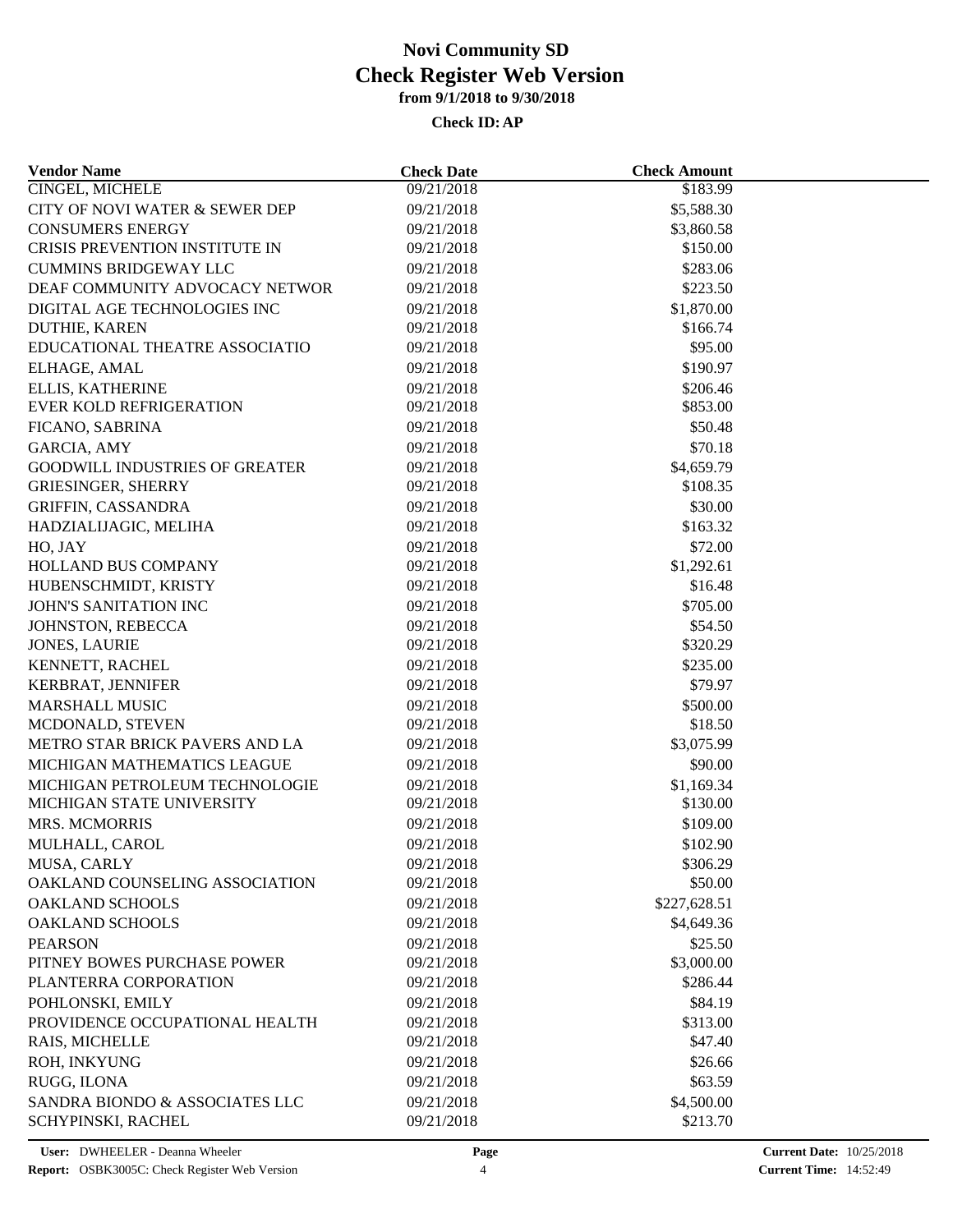| <b>Vendor Name</b>                   | <b>Check Date</b> | <b>Check Amount</b> |  |
|--------------------------------------|-------------------|---------------------|--|
| <b>SEARS, LISA</b>                   | 09/21/2018        | \$38.84             |  |
| SIPPLE, GEORGE                       | 09/21/2018        | \$201.79            |  |
| <b>SOVEL, SHEILA</b>                 | 09/21/2018        | \$21.00             |  |
| STOTLER, DIANA                       | 09/21/2018        | \$45.00             |  |
| <b>SURE RIDE TRANSPORATION LLC</b>   | 09/21/2018        | \$750.00            |  |
| THE W.W. WILLIAMS COMPANY LLC        | 09/21/2018        | \$338.58            |  |
| THEOPHELIS, ANASTASIA                | 09/21/2018        | \$266.86            |  |
| TYRPAK, CHRISTOPHER                  | 09/21/2018        | \$14.99             |  |
| UNITY SCHOOL BUS PARTS INC           | 09/21/2018        | \$334.90            |  |
| V. PIZZO ELECTRIC LLC                | 09/21/2018        | \$1,204.19          |  |
| <b>CHAPTER 13 TRUSTEE</b>            | 09/25/2018        | \$50.00             |  |
| <b>MISDU</b>                         | 09/25/2018        | \$1,827.53          |  |
| PENNSYLVANIA HIGHER ED ASSISTA       | 09/25/2018        | \$155.94            |  |
| PIONEER CREDIT RECOVERY INC.         | 09/25/2018        | \$66.72             |  |
| UNITED STATES TREASURY               | 09/25/2018        | \$62.00             |  |
| ABLE TESTING CO                      | 09/27/2018        | \$120.00            |  |
| ABRO, REEM                           | 09/27/2018        | \$25.00             |  |
| ADN ADMINISTRATORS INC               | 09/27/2018        | \$3,919.20          |  |
| <b>AKCASU, AUDREY</b>                | 09/27/2018        | \$100.00            |  |
| ALSPAUGH, ANDREA                     | 09/27/2018        | \$100.00            |  |
| AMCOMM TELECOMMUNICATIONS INC        | 09/27/2018        | \$3,587.27          |  |
| ANGUS, STEVE                         | 09/27/2018        | \$2,247.49          |  |
| ARBUCKLE, BRIAN                      | 09/27/2018        | \$75.00             |  |
| AT&T                                 | 09/27/2018        | \$821.56            |  |
| <b>BALCONI, JODI</b>                 | 09/27/2018        | \$109.00            |  |
| <b>BARANEK, LORI</b>                 | 09/27/2018        | \$100.00            |  |
| <b>BARRICK, SUE</b>                  | 09/27/2018        | \$100.00            |  |
| <b>BEN, MEREDITH</b>                 | 09/27/2018        | \$314.48            |  |
| <b>BRADLEY, ALLISON</b>              | 09/27/2018        | \$257.15            |  |
| <b>BURNSIDE, HEATHER</b>             | 09/27/2018        | \$100.00            |  |
| <b>BURRY, ASHLEIGH</b>               | 09/27/2018        | \$116.95            |  |
| <b>BURRY, MATTHEW</b>                | 09/27/2018        | \$100.00            |  |
| CAMPOS, MICHELLE                     | 09/27/2018        | \$100.00            |  |
| COSMAN, DAVID                        | 09/27/2018        | \$100.00            |  |
| DIAL, JEANNE                         | 09/27/2018        | \$100.00            |  |
| DONBERGER, MICHELLE                  | 09/27/2018        | \$89.99             |  |
| DUTHIE, KAREN                        | 09/27/2018        | \$100.00            |  |
| <b>ECA SCIENCE KIT SERVICES</b>      | 09/27/2018        | \$21,258.14         |  |
| <b>EDUCOG LLC</b>                    | 09/27/2018        | \$80.00             |  |
| EGLI, JENNIFER                       | 09/27/2018        | \$250.00            |  |
| ELLSWORTH CAROTHERS, KARI            | 09/27/2018        | \$100.00            |  |
|                                      |                   | \$100.00            |  |
| ERICKSON, LISA                       | 09/27/2018        |                     |  |
| ERNSTER, STEPHEN                     | 09/27/2018        | \$100.00            |  |
| <b>EXECUTIVE ENERGY SERVICES LLC</b> | 09/27/2018        | \$400.00            |  |
| FAORO, GRACE                         | 09/27/2018        | \$240.00            |  |
| <b>FILLIPPS, SHARON</b>              | 09/27/2018        | \$100.00            |  |
| FUKUDA, MITSUYO                      | 09/27/2018        | \$55.00             |  |
| GANESAN, SHYAMALA                    | 09/27/2018        | \$22.98             |  |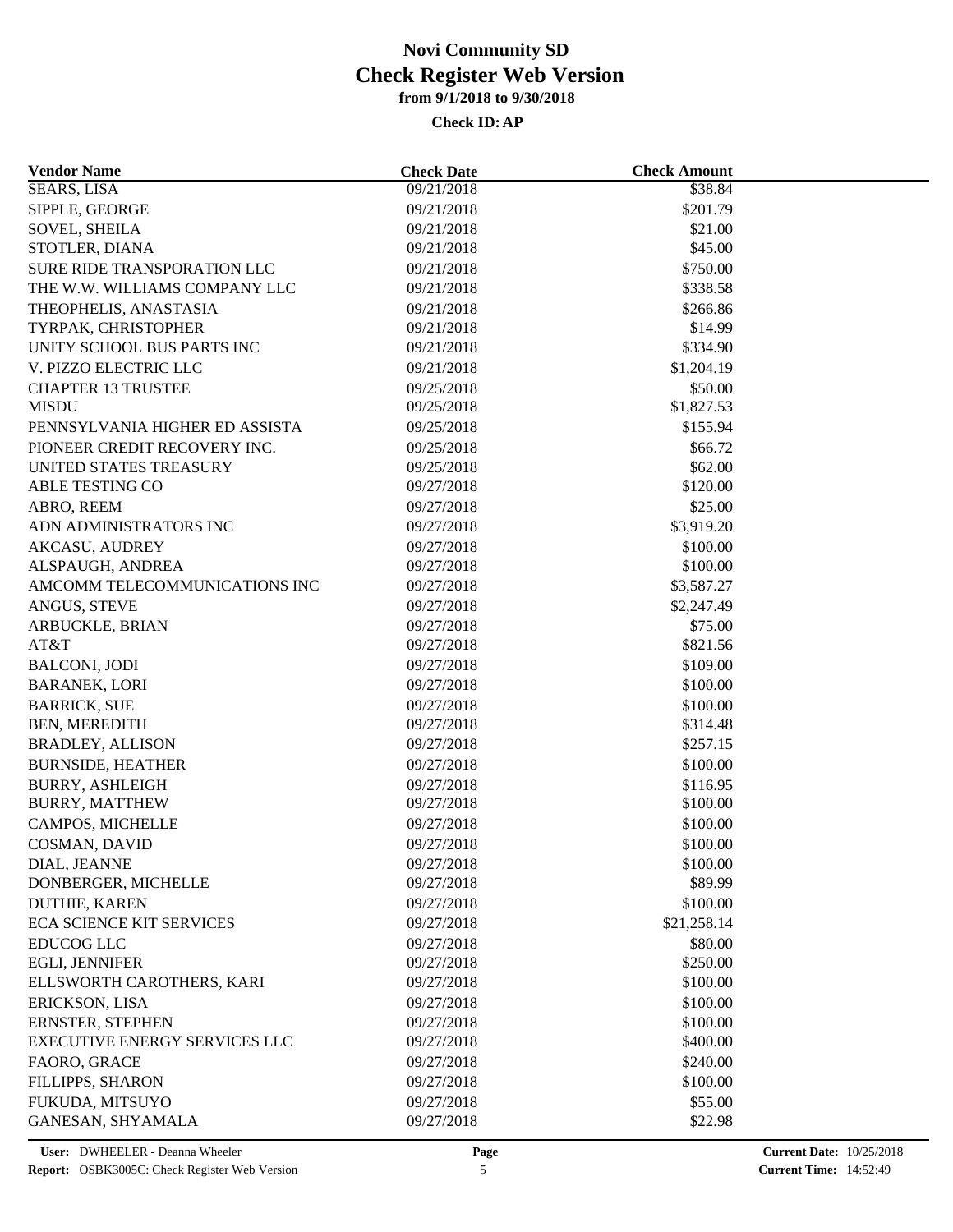| <b>Vendor Name</b>                                               | <b>Check Date</b> | <b>Check Amount</b>    |  |
|------------------------------------------------------------------|-------------------|------------------------|--|
| <b>GRAY, ALLISON</b>                                             | 09/27/2018        | \$100.00               |  |
| GRIMM, CARY                                                      | 09/27/2018        | \$100.00               |  |
| GRUNDSTROM, JENNA                                                | 09/27/2018        | \$185.22               |  |
| HEART BREAKER VIDEO DISC JOCKE                                   | 09/27/2018        | \$1,500.00             |  |
| HILLSDALE EDUCATIONAL PUBLISHE                                   | 09/27/2018        | \$168.35               |  |
| HIRSHFIELD, LAURA JANINE                                         | 09/27/2018        | \$1,006.98             |  |
| HTWE, KHIN                                                       | 09/27/2018        | \$406.00               |  |
| JENKINS, ERIKKA                                                  | 09/27/2018        | \$100.00               |  |
| <b>JOHN'S SANITATION INC</b>                                     | 09/27/2018        | \$450.00               |  |
| <b>JONES, CYNTHIA</b>                                            | 09/27/2018        | \$100.00               |  |
| KALAMAZOO REGIONAL EDUCATIONAL                                   | 09/27/2018        | \$350.00               |  |
| KARBOUSKY, KATHLEEN                                              | 09/27/2018        | \$60.39                |  |
| KARINEN, ASHLEY                                                  | 09/27/2018        | \$335.24               |  |
| KASSAB, KELSEY                                                   | 09/27/2018        | \$100.00               |  |
| KIDON, COURTNEY                                                  | 09/27/2018        | \$100.00               |  |
| KILGORE, AMY                                                     | 09/27/2018        | \$4,362.35             |  |
| KOLC, SARA                                                       | 09/27/2018        | \$65.00                |  |
| KOZLOWSKI, KIMBERLY                                              | 09/27/2018        | \$100.00               |  |
| KUHN, CINDY                                                      | 09/27/2018        | \$100.00               |  |
| LANGLEY, BRIAN                                                   | 09/27/2018        | \$155.87               |  |
| LARGE, LAURA                                                     | 09/27/2018        | \$1,023.99             |  |
| LEVIN, RONALD                                                    | 09/27/2018        | \$100.00               |  |
| LI, BI                                                           | 09/27/2018        | \$175.00               |  |
| MACDONALD, THOMAS                                                | 09/27/2018        | \$125.00               |  |
| MANDEL, KRISTINE                                                 | 09/27/2018        | \$100.00               |  |
| MASON, DONALD J.                                                 | 09/27/2018        | \$555.61               |  |
| MAYORAS, FRANK                                                   | 09/27/2018        | \$32.99                |  |
| MCDONALD, CARRI                                                  | 09/27/2018        | \$100.00               |  |
| MCDONALD, STEVEN                                                 | 09/27/2018        | \$100.00               |  |
|                                                                  |                   |                        |  |
| MCWATT, ERIN                                                     | 09/27/2018        | \$604.45               |  |
| MESSA (MICHIGAN EDUCATION SPEC<br>METRO STAR BRICK PAVERS AND LA | 09/27/2018        | \$589,824.93           |  |
|                                                                  | 09/27/2018        | \$2,925.91<br>\$100.00 |  |
| MICHALSKI, TOM                                                   | 09/27/2018        |                        |  |
| MICHIGAN H.S. ATHLETIC ASSOC.                                    | 09/27/2018        | \$1,380.00             |  |
| MICHIGAN SCHOOL BAND & ORCHEST                                   | 09/27/2018        | \$1,570.00             |  |
| MICHIGAN SCHOOL BAND & ORCHEST                                   | 09/27/2018        | \$729.00               |  |
| MID-AMERICAN POMPON INC                                          | 09/27/2018        | \$540.00               |  |
| MILFORD HIGH SCHOOL                                              | 09/27/2018        | \$100.00               |  |
| MILLER, LAUREN                                                   | 09/27/2018        | \$50.00                |  |
| MUDIGAL, ANIL                                                    | 09/27/2018        | \$591.82               |  |
| MULHALL, CAROL                                                   | 09/27/2018        | \$100.00               |  |
| NAGLE PAVING COMPANY                                             | 09/27/2018        | \$489,266.77           |  |
| NEFF MOTIVATION INC                                              | 09/27/2018        | \$734.09               |  |
| NORTHVILLE STITCHING POST LLC                                    | 09/27/2018        | \$16.00                |  |
| NOVI YOUTH ASSISTANCE                                            | 09/27/2018        | \$100.00               |  |
| OAKLAND COUNTY COMMUNITY & ADU                                   | 09/27/2018        | \$300.00               |  |
| OAKLAND COUNTY TREASURER                                         | 09/27/2018        | \$14,783.34            |  |
| PATEL, SHAILEE                                                   | 09/27/2018        | \$210.43               |  |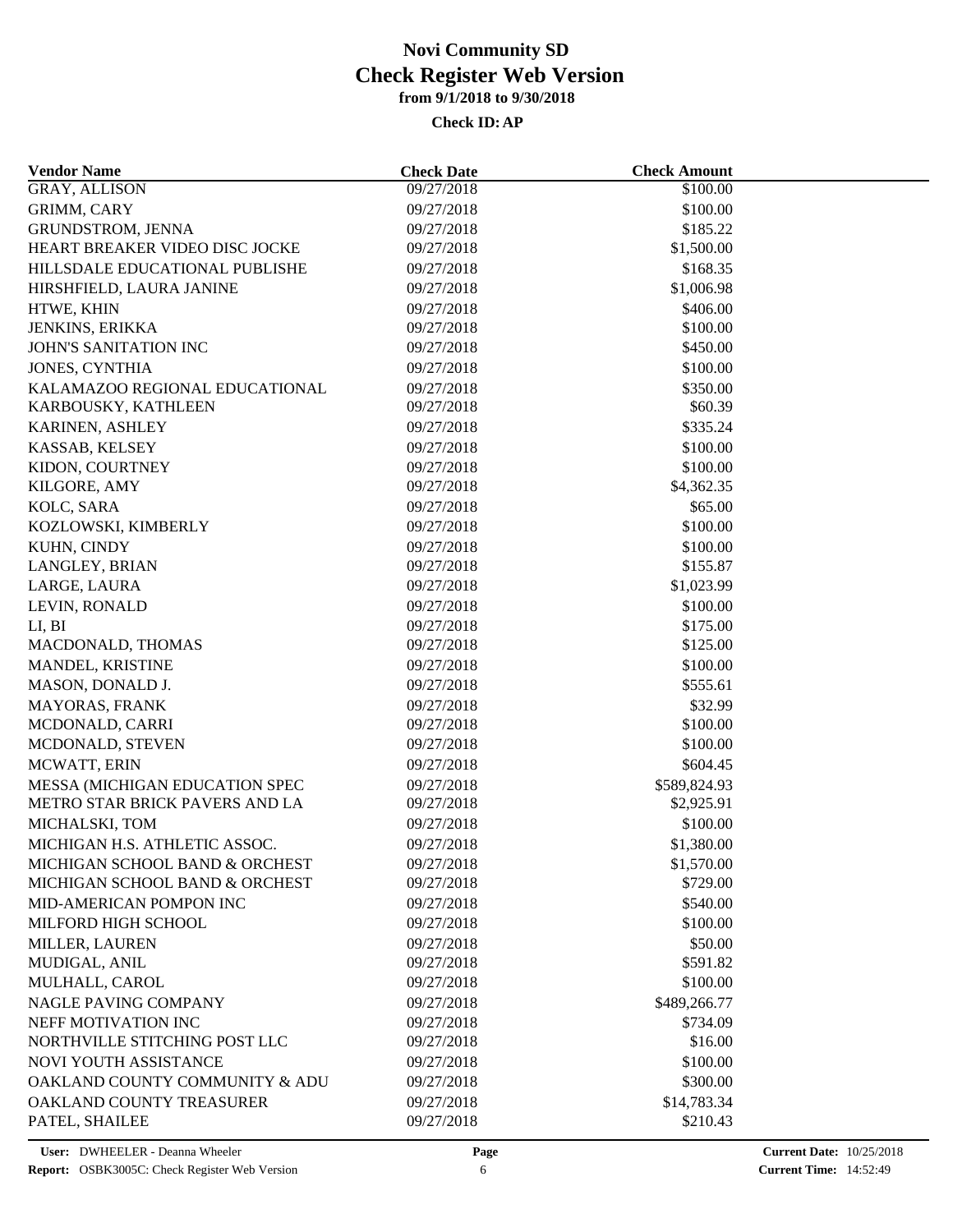| <b>Vendor Name</b>             | <b>Check Date</b> | <b>Check Amount</b>   |                |
|--------------------------------|-------------------|-----------------------|----------------|
| PAYNE, JODY                    | 09/27/2018        | \$100.00              |                |
| PLANT, RENEE                   | 09/27/2018        | \$100.00              |                |
| PLANTE & MORAN CRESA LLC       | 09/27/2018        | \$10,816.52           |                |
| POHLONSKI, EMILY               | 09/27/2018        | \$34.86               |                |
| PRINTNOLOGY INC                | 09/27/2018        | \$170.00              |                |
| RODRIGUEZ, KARA                | 09/27/2018        | \$50.00               |                |
| ROTARY CLUB OF NOVI MICHIGAN   | 09/27/2018        | \$401.00              |                |
| RUGG, ILONA                    | 09/27/2018        | \$100.00              |                |
| SAFEWAY SHREDDING LLC          | 09/27/2018        | \$60.00               |                |
| <b>SALINE AREA SCHOOLS</b>     | 09/27/2018        | \$200.00              |                |
| SATTVA YOGA CENTER LLC         | 09/27/2018        | \$300.00              |                |
| SCHMID, PAUL                   | 09/27/2018        | \$60.00               |                |
| <b>SKAGLIN, ASHLEY</b>         | 09/27/2018        | \$267.55              |                |
| SUN & SNOW SPORTS INC          | 09/27/2018        | \$3,606.40            |                |
| SURE RIDE TRANSPORATION LLC    | 09/27/2018        | \$2,215.00            |                |
| TANNER, STACY                  | 09/27/2018        | \$91.46               |                |
| TEEGALA, GEETHA                | 09/27/2018        | \$32.50               |                |
| THE COLLEGE BOARD              | 09/27/2018        | \$400.00              |                |
| TIMMER, THOMAS                 | 09/27/2018        | \$100.00              |                |
| TODAY'S UNIFORM INC            | 09/27/2018        | \$783.00              |                |
| TOFILSKI, WILLIAM RAYMOND      | 09/27/2018        | \$4,965.00            |                |
| TROOST, KIM                    | 09/27/2018        | \$100.00              |                |
| TW SHIRTS                      | 09/27/2018        | \$5,775.35            |                |
| TYRPAK, CHRISTOPHER            | 09/27/2018        | \$100.00              |                |
| UNITY SCHOOL BUS PARTS INC     | 09/27/2018        | \$509.86              |                |
| VOLLMER, RENEA                 | 09/27/2018        | \$100.00              |                |
| <b>WAGEWORKS INC</b>           | 09/27/2018        | \$826.80              |                |
| <b>WALKER, KATIE</b>           | 09/27/2018        | \$19.99               |                |
| WANDEL, COLLEEN                | 09/27/2018        | \$100.00              |                |
| WELLOCK, TRISHA                | 09/27/2018        | \$100.00              |                |
| WHEAT, MEAGHAN                 | 09/27/2018        | \$1,212.55            |                |
| WHITTY, KATHERINE              | 09/27/2018        | \$38.86               |                |
| WHYTE, NORA                    | 09/27/2018        | \$86.05               |                |
| WINTER GUARD INTERNATIONAL INC | 09/27/2018        | \$2,295.00            |                |
| YUCHUCK, KERRI                 | 09/27/2018        | \$100.00              |                |
| ZEBROWSKI, LANA                | 09/27/2018        | \$100.00              |                |
| CAMILLERI, JENNIFER            | 09/28/2018        | \$41.00               |                |
| <b>COTTAGE INN PIZZA</b>       | 09/28/2018        | \$1,435.27            |                |
| HP INC                         | 09/28/2018        | \$878.17              |                |
|                                |                   | <b>Issued:</b>        | \$1,214,686.06 |
|                                |                   | Reversed:             | \$2,719.82     |
|                                |                   | Cancelled:            | \$2,769,112.96 |
| <b>AP Checks Processed:</b>    | 327               | <b>AP Bank Total:</b> | \$3,986,518.84 |
| <b>Total Checks Processed:</b> | 327               | <b>Grand Total:</b>   | \$3,986,518.84 |